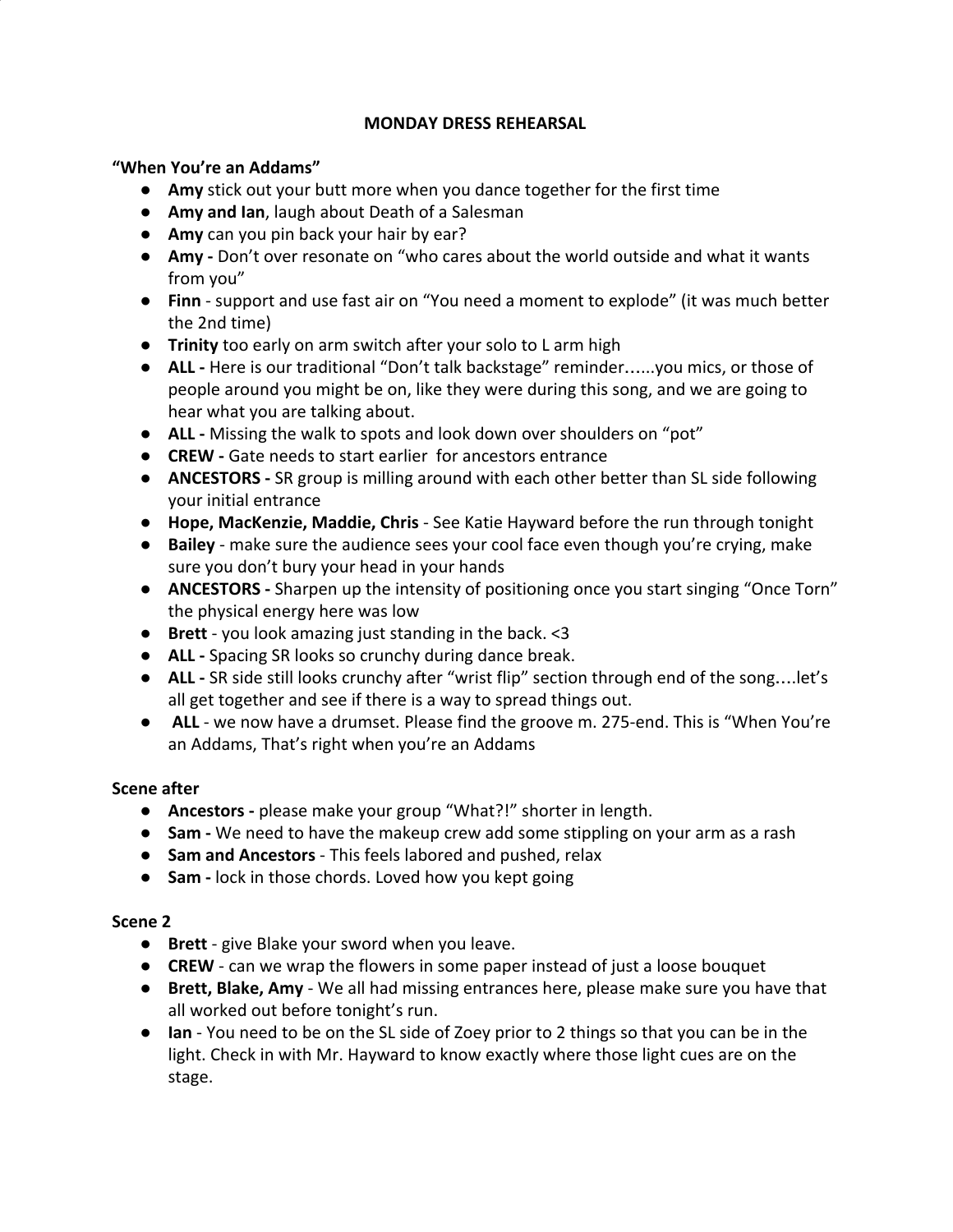- **Ian** you're pushing sharp on "someone else to make her father wonder why oh why"
- **Ian** don't rush "on the other hand, she is a healthy young woman. *"Like you were*…*.uh...are."*

### **"Trapped"**

- **● Blake** We are missing you here, be in place at beginning of the scene like the girls on the couch.
- **Ian** small intonation issues throughout. Trust yourself. Let it settle.
- **Ian** at the end, the orchestra will drive to the end. Go with them.
- **Ian -** tell us a story, don't just sing the song…
- **Summer -** We need you to stage slap Ian in the face, can you get with him so he can explain where it happens.
- **Ian/Blake**  This fight needs work

**CREW -** This is the longest scene change ever…I placed glow tape on the the blue and yellow spike marks, so hopefully that helps.

### **"Honor Roll"**

- **Finn** listen for the higher-then-lower in the vamp and come in on the higher. (this was better the 2nd time)
- **Finn** let your scream be up in your upper register. Remember, it shouldn't hurt. If it does stop and come see Katie Hayward.
- **Finn** faster pacing on "do it again" that is in the dialogue

## **"Pulled"**

- **Zoey** we'll see if that tempo can be a little faster at the beginning
- **Finn -** you need to act like you are being electrocuted, arms shake, all the way out to fingertips
- **Finn -** more devilish enjoyment on "do it again, do it again"
- **Zoey -** just stay L of the lever on your first X
- **Zoey -** throw the bird in the pit—is it heavy?
- **Finn -** pass out with arms overhead, not low
- **Zoey -** all the moves need to be connected and come from Wednesday

#### **Scene after "Pulled"**

- **CREW/ZOEY/AMY/IAN** We are going to change after the song before the scene starts. We are going to close the mid after the applause dies, so Ian and Amy can you move your entrance to down stage left, Zoey storm off stage right. Finn go ahead and get out of the shackles once the curtain is closed and crew starts the scene change.
- **Zoey** Family Meeting -play more tactics to get what you want…don't always resort to anger.
- **Amy -** interrupt Ian sooner on "There are four things"
- **Zoey** you need to parallel Morticia's body language when you say "and if you can't do this one thing for me, then I just don't know what"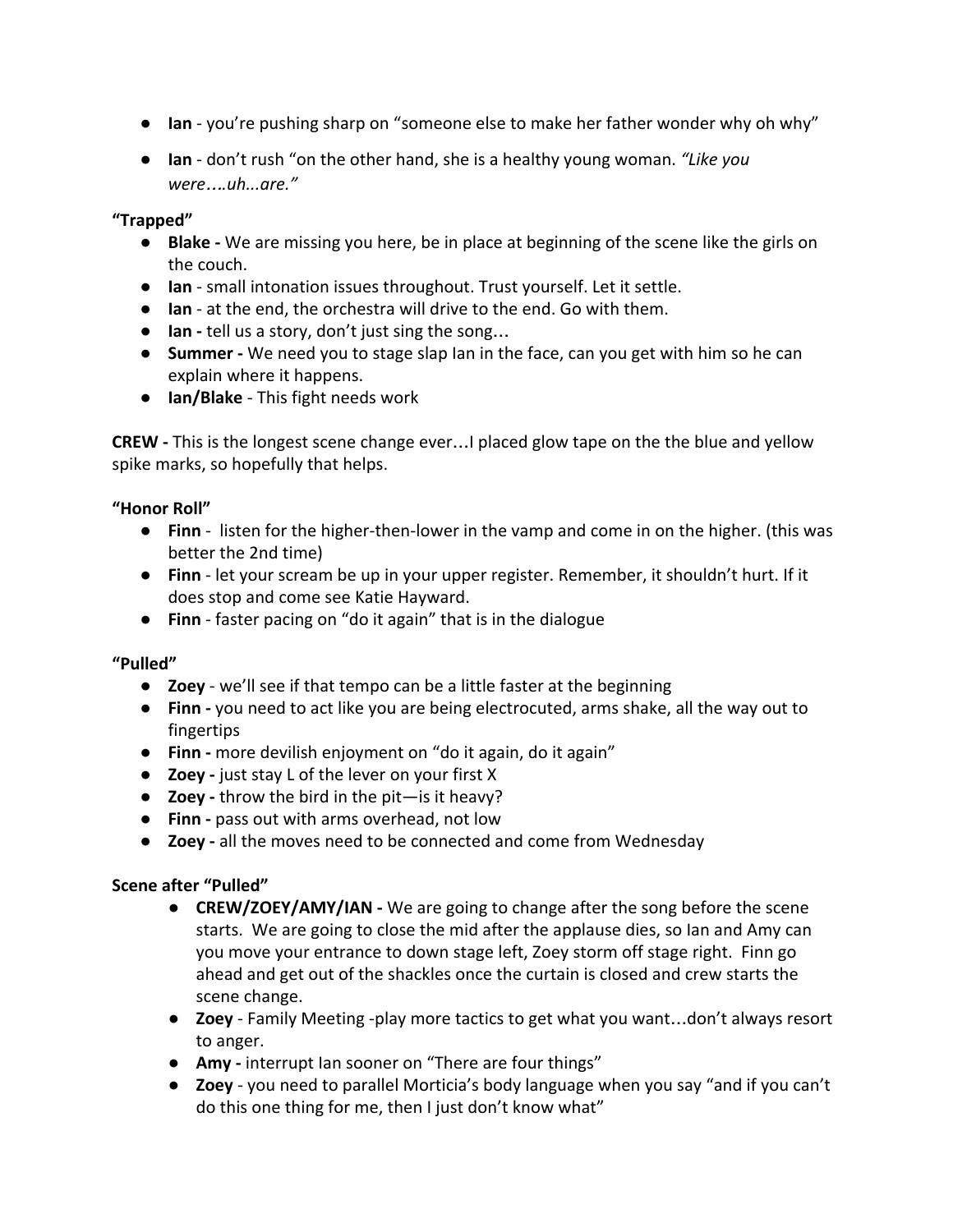● **Trinity** - make sure I get the word "define" of define normal

# **"One Normal Night"**

- **Zoey** find the groove at the beginning.
- **Zoey** trust (and rock) your head voice on the higher "One" of one normal night (right before the doo doo's)
- **Ancestor's** this might have been a mic issue, but rock those doo doo's. Be ready
- **Jordan** your "No!" was a bit early and made a little hiccup in exiting the vamp.
- **Sam** Ron is showing you the "was napoleon right for josephine." Everything went okay tonight, but I just wanted to let you know he was there for you. ©
- **Sam** say "was rehab right for Charlie sheen?" directly to the audience. Make sure all of these names are clearly enunciated
- **Ancestors** be super loud in all of your entrances in this song. Check out how to exit the vamp at m. 157.
- **Sam** the fluttery "get" is not working. Do it the way you've been doing it, not the way you did it tonight.
- **Jordan** when you sing the duet with Zoey at the end, get on stage so we can see you. Have a crew member hold that curtain to help, and then book it!
- **Zoey** you look like you stop to think about singing sometime, and then you go back to acting once you get through the tough part, make sure everything is connected back to your acting all the time
- **Ancestors** can you be more actively listening to the Beinekes in the Central Park scene
- **Jordan** review your blocking, there was not much of it happening in this scene
- **Jordan**, sometimes you seem like a whiny kid instead of standing up to parents as a man
- **Ancestors** you are lacking an opinion to Sam prior to singing
- **Ancestors** you need to pick up the diction, make everything crisp, clean, and articulate
- J**ordan** you need to notice the trees are pointing you in the direction you are supposed to go
- **Ancestors** Those of you who bring the walls onstage, can you try to push them on a little bit faster and see if you can get the timing to be that the walls meet up together on the fog horn doorbell?

## **Scene**

- **Ian** don't laugh at yourself in this scene. It is funny, but you're not allowed to laugh.
- **ALL IN THIS SCENE**, THE PACING NEEDS TO BE FASTER…it is dragging sooooo much
- **Ancestors** There are no interesting poses, relationships, or levels, or opinions. Please start being involved in the scene. Hope and Kaleigh were doing really well with this, but then it makes them look out of place because everyone else is a statue.
- **Grant** you are doing a great job in this scene…the perfect amount of straight man and over the top normalcy
- **Amy** your entrance needs to be grander, maybe wait a second more for the music to start and then enter with that tall lifted, floaty posture. We are also going to get you a ruffled apron to wear for this scene.
- Amy Can you make an even bigger change for the no-tongue lines, drop into a lower register and think about keeping the tongue neutral and not involved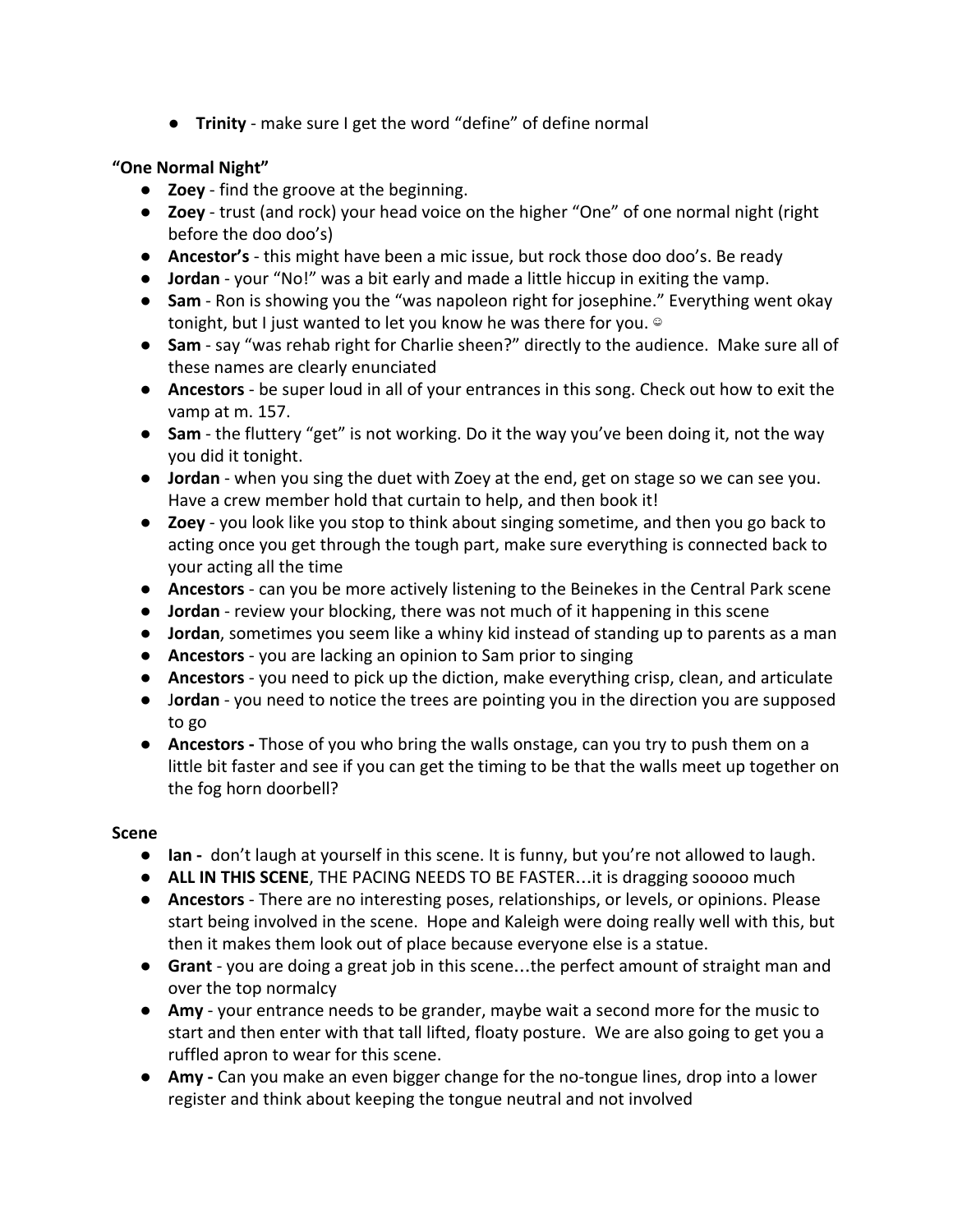- Amy can the "what are you wearing" to Zoey—more surprised than angry
- **Finn** make sure you are ready for "just put the money in the cup and no one gets hurt"
- **Finn** make a bigger and faster change in demeanor when you shake Alice down for money.
- **Juliana -** we were able to see the side of your costume offstage L during this scene
- **CREW** The tombstone is visible USL

### **"But Love Reprise 1"**

- **Lights**: We are going to start fading out after the "Shhh"
- **Sam** good. Make sure every word is super clear

### **Scene**

● **Jordan**, "you're right, you are old fashioned" is a joke

## **"But Love Reprise 2"**

- **Sam** start this one better…
- **Ancestors** Spacing w/Olivia SL and others SR is clumpy…this all needs tightened up—crisper and more precise
- **Hope**, you are a cavewoman the end of this song is coming off a little too sexy and be needs to be more earthy/boxy

## **Scene 8**

- **Ian**: "why, you ask?" –that is a joke…give it a beat before you say the line…more waiting and watching of Grant like he is the weird one
- **Grant** watching Ian and this place with more judgement
- **Ian and Grant** Pacing of this scene is painfully slow
- **Ian** make "Alphonso the Enormous" bigger.
- **Ian** don't rush "services rendered"
- **CREW** Take the wall off with the chair in scene change

## **"Secrets"**

- **Amy**, don't laugh at yourself in this scene. It is funny, but you're not allowed to laugh.
- **Amy** when Katie is reading the vows, can you imagine you are saying your responses to Gomez instead of to Katie
- **Ansley**, you need to be further DS to get in your light on death moment. See Mr Hayward and he can show you where the light is
- **GIRLS** Did we all finish the outside/inside turn before singing? It looks like some of us cut them off
- **Amy** ending pose should be on the chaise lounge chair w/Alice

# **"What If (Gomez)"**

- **Ian**, you keep leaving large gaps before you speak. Keep it moving.
- **Amy**, missed entrance.
- **Amy/Ian** This scene feels very slow. Let's move this and flow it better moving forward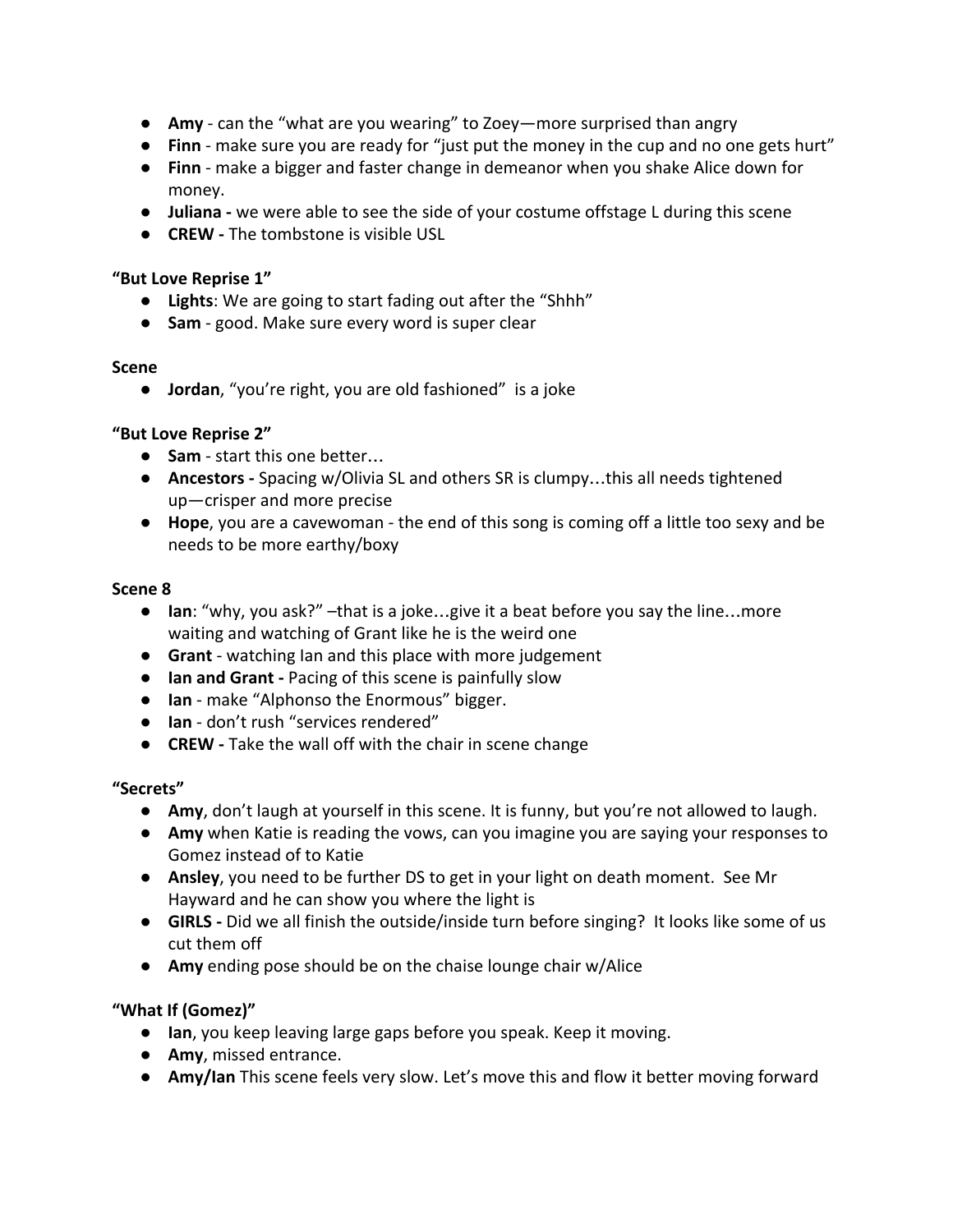**Scene**

- **Jordan** can you try to impress Wednesday more with your connection with Finn?
- **Jordan**, don't upstage yourself during the pugster stuff (use your upstage leg to step forward)
- **Finn** you need to appear like the more mature of the two

## "**What If"**

- **Finn** can you find moments to think that this situation is ridiculous? The beginning of the song needs
- **Finn**, your stuff needs to be bigger and more exaggerated
- **Finn**, let us understand every word.
- **Finn**, always use your upstage hand to grab items from the cart.
- **Finn**, when you and Trinity cross the stage, you can't stand directly behind her. Drop back a step
- **Trinity** make sure we understand the word "Acrimonium"
- **Finn**, even stronger vocals at "Wednesday will drink and then" I need it to sound more determined.
- **Finn**, support the last note all the way. Keep it in tune through the entire note. Spin that air
- **Finn** Hold the bottle of acremonium to your chest at the end of the song

# **"Full Disclosure Part 1"**

- **Ancestors -**Can we get 2 ancestors on each side to move DS on the thrusts?
- **Finn**: "I will if your boyfriend will" more tattle tale-ish
- **Ian,** think about the story you're telling in the fox box stuff. You're still in the dog house and you're trying (unsuccessfully) to dig your way out.
- **Ancestors** More levels with the candles in one hand or on levels instead of just directly in front of you…like you are lighting the room, not doing a candlelight service
- **Finn -** Don't pass the chalice until after Fester
- **Trinity**, can you use a cloth napkin instead of your sweater after "I peed"
- **Props**: replace vase and flowers with something with the new black candle holder with the bats on it
- **Finn,** be strong on your "YES! Now" entrance @ m. 105
- **Finn**: that is not your blocking under the table
- **ALL**, keep vocals SHORT!!!

# **"Waiting"**

- **Katie**: you're not doing anything during the first crazy ahh's….make everything bigger than life
- **Ancestors**, more reactions to Alice…with your bodies
- **Grant**, can you get up from your seat when she is grinding on Lurch, like you're going to go break it up?
- Don't grab glasses until she actually goes to get on the stage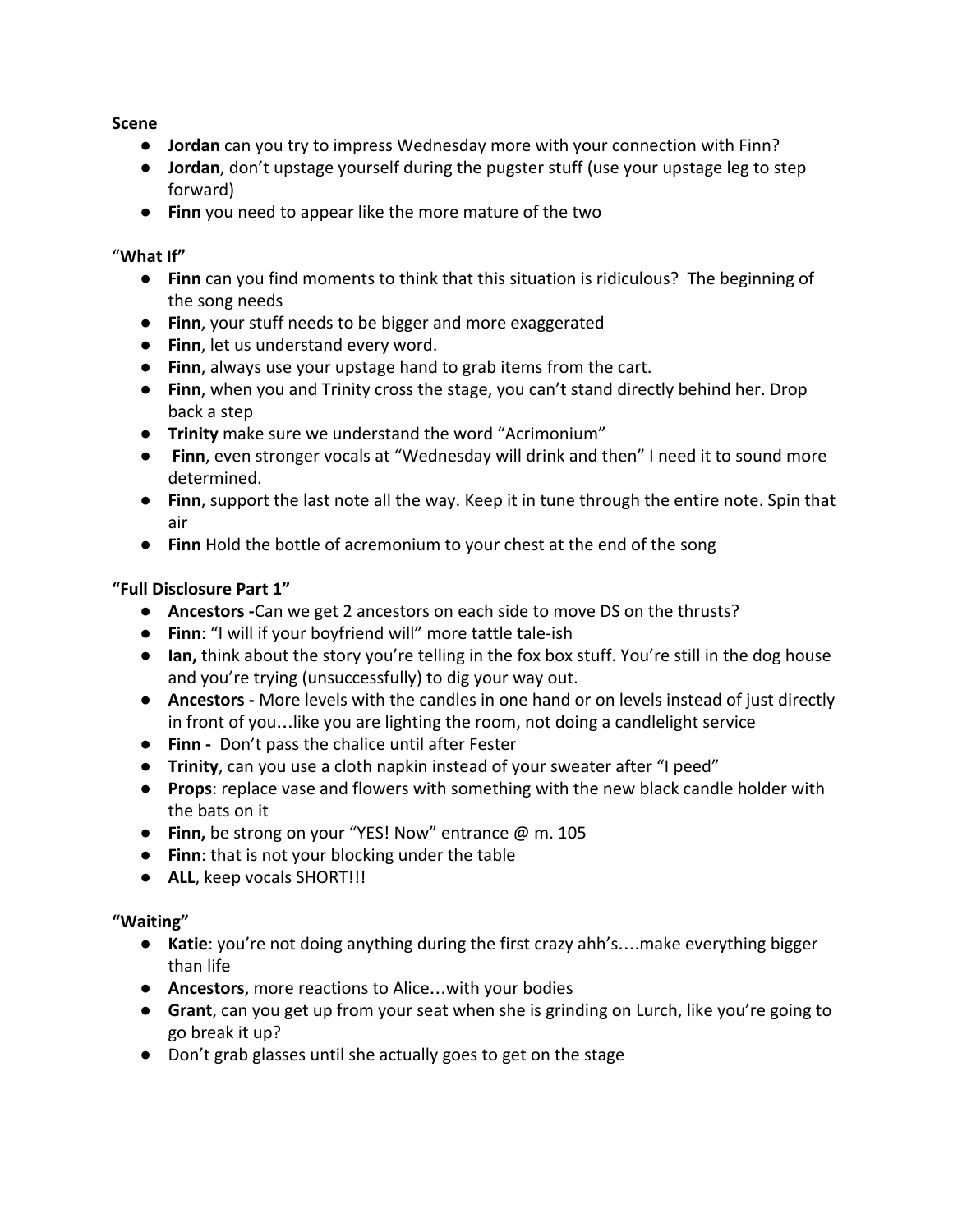- **Katie**, once the real you has been let out of your cage, fill the time by sniffing the air, checking your hair, or nails, taking everything in, etc. You've been stuck inside for 17 years.
- **Katie**, also, show us a completely different physicality for Crazy Alice, then for normal Alice.

### **"Full Disclosure Part 2"**

- **Ancestors** sloppy choreo after the "marrieds"
- **Finn** when you freeze, don't be looking onstage...look at acremonium, but as if you're trying to find it
- **ALL** You have to slam hands down on the table together or don't make noise if you are going to be late
- **All** Ensemble entrance at the beginning.
- **Katie** don't move your downstage arm.
- **ALL** Ensemble entrance at m. 40. Reminder to keep everything short!

# **ACT 2**

### **Scene**

- **● Delany/Kevin** Now that we have Thing and we know what we are going to do with it, let's get together before the run and practice with it.
- **Ancestors** Do we all know when our first "yeah" reaction is? It sounds like we are not 100% sure
- **● Ancestors** Don't scoop into the last a cappella "AHH"
- **Zoey/Jordan** Lines can still come faster and more on top of each other
- **Zoey** more heartfelt pleading instead of angry about compulsive
- **Jordan** It still feels like you are holding back in this scene. Let it go

## **"Just Around the Corner"**

- Amy don't let your energy die after each line...keep it driving through so the pacing stays quick
- **Ian**, don't emphasize the r in "arms"
- **Amy** don't swallow "daughter"
- **Shelby**, you need to work your spinning section with your costume on to get used to the fringe
- **Shelby** make sure you are not counting out loud during the dance break
- **Amy** don't forget your steps US before the drag DS
- **Celia** you look like you are watching people during the last section of dance
- **Lift People** What happened to our lift? Let's make sure to practice this each night
- **Amy**, the vamp exit at 34 was tricky. Come see Katie to fix.
- **Shelby, Carolina, Blake, Ansley, Shawn, Mia, Bailey, Juliana** come see Katie Hayward.
- **Ancestors**, remember to sing "Don't Ask Why"

#### **SCENE 3**